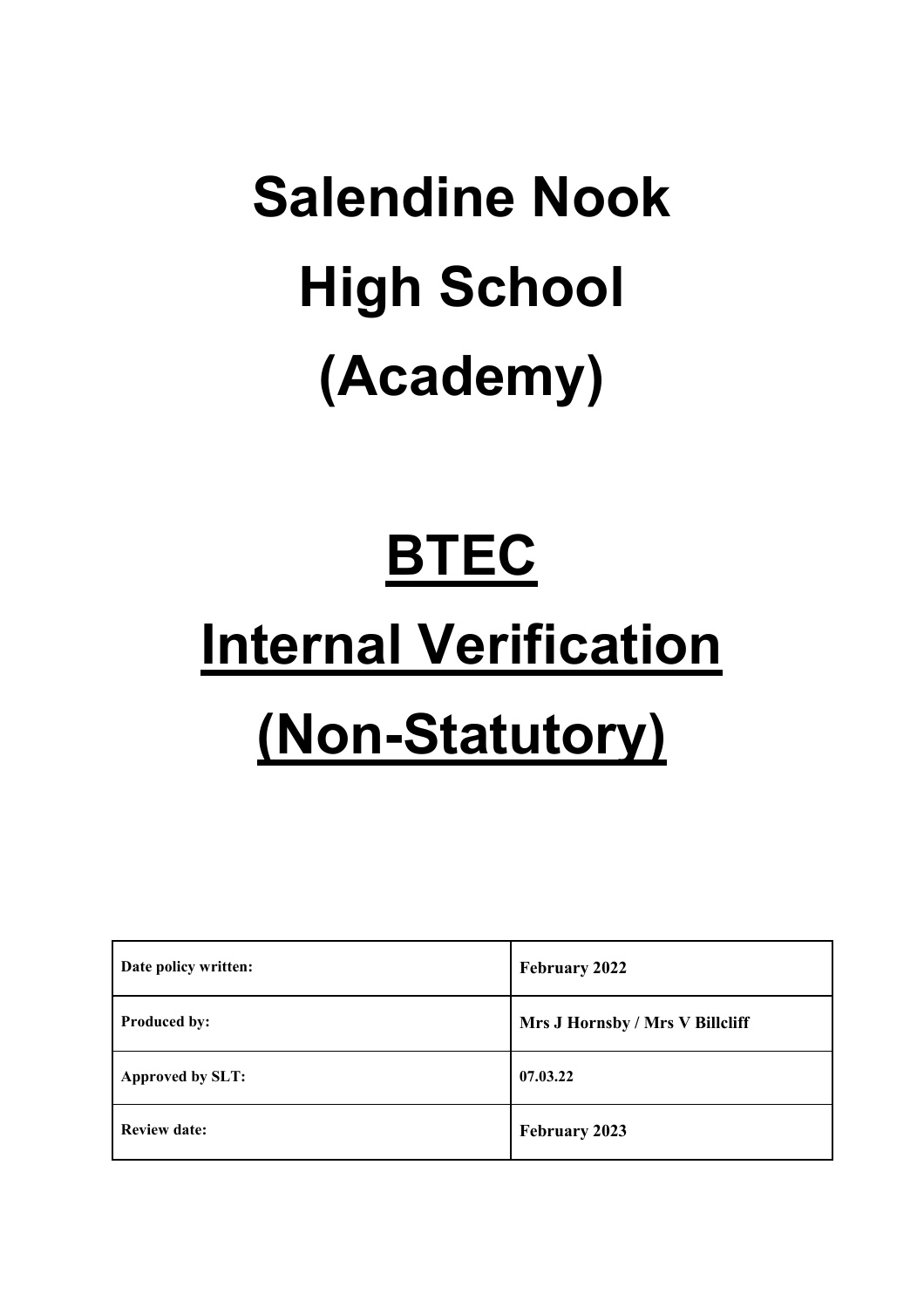# **Aim**

- 1. To ensure there is an accredited Lead Internal Verifier in each principal subject area.
- 2. To ensure that Internal Verification is valid, reliable and covers all Assessors and programme activity.
- 3. To ensure that the Internal Verification procedure is open, fair and free from bias
- 4. To ensure that there is accurate and detailed recording of Internal Verification decisions.

In order to do this, SNHS will ensure:

- $\triangleright$  Where required by the qualification, appoint a Lead Internal Verifier appropriate for each subject area, who is registered with Pearson and has undergone the necessary standardisation processes.
- Each Lead Internal Verifier oversees effective Internal Verification systems in their subject area
- $\triangleright$  Staff are briefed and trained in the requirements for current Internal
- $\triangleright$  Verification procedures
- Effective Internal Verification roles are defined, maintained and supported Internal Verification is promoted as a developmental process between staff
- $\triangleright$  Standardised Internal Verification documentation is provided and used
- $\triangleright$  All centre assessment instruments are verified as fit for purpose
- $\triangleright$  An annual Internal Verification schedule, linked to assessment plans, is in place
- $\triangleright$  An appropriately structured sample of assessment from all programmes, units, sites and Assessors is Internally Verified, to ensure centre programmes conform to national standards
- $\triangleright$  Secure records of all Internal Verification activity are maintained
- $\triangleright$  The outcome of Internal Verification is used to enhance future assessment practice.

It's a requirement to identify a single Lead IV for each BTEC Principal Subject Area being delivered. This role acts as the point of accountability for the quality assurance and standards of these programmes. This means that where possible, the Lead IV should be involved in the assessment and delivery of the programme and have a good understanding of the units being assessed.

- There is a recognised team of internal verifiers, who meet (at least) termly to ensure standardisation of procedures.
- $\triangleright$  A risk-based approach is taken to planning internal verification.
- $\triangleright$  Internal verification procedures are agreed and published so that they are clearly understood by all members of staff delivering BTEC qualifications.
- $\triangleright$  The internal verification process is monitored at centre level by the quality nominee and for each subject area by the Lead Internal Verifier.

BTEC internal verification forms are standardised across the centre, with each subject using the Pearson templates.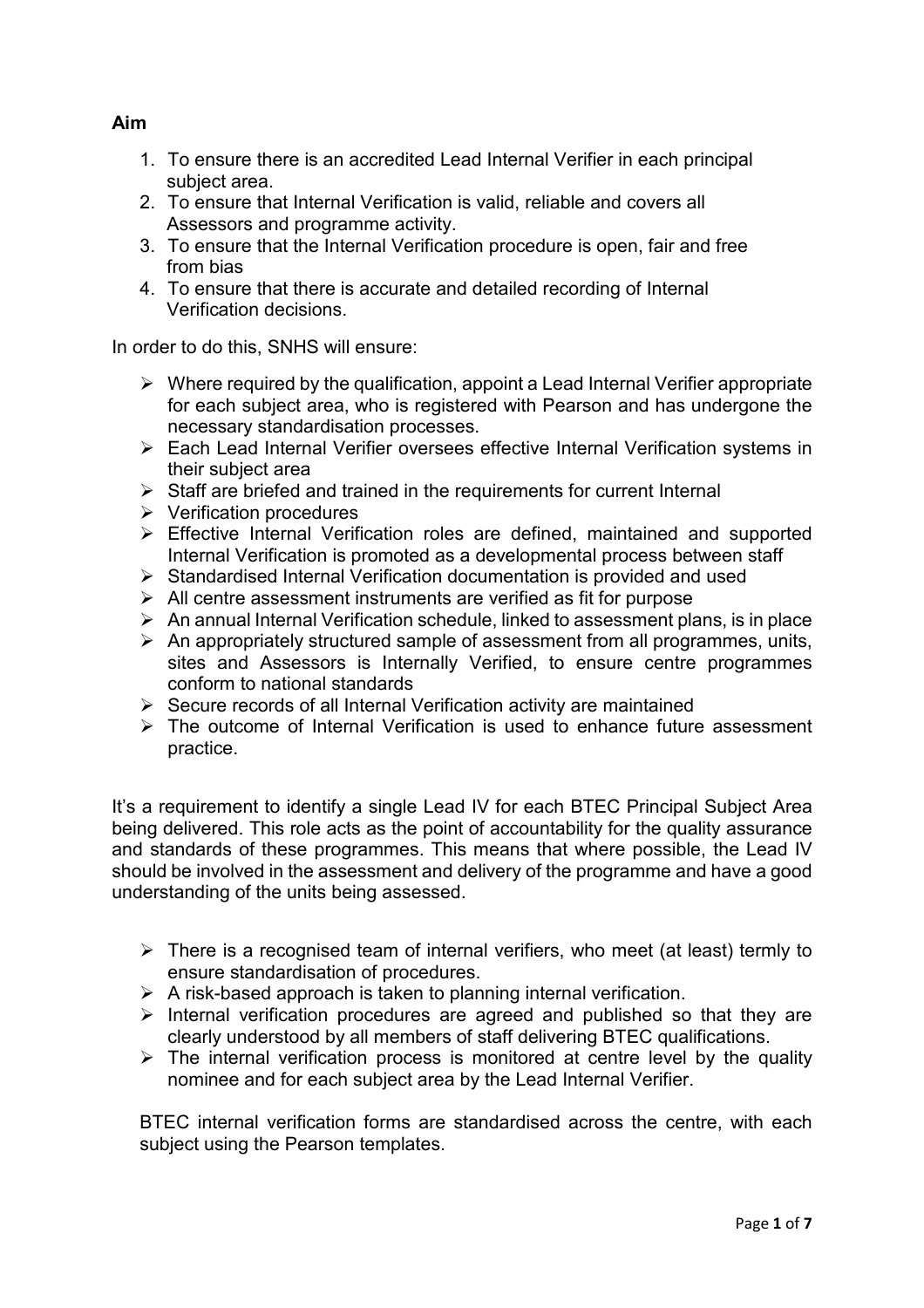- $\triangleright$  Internal verification schedules are drawn up to ensure timely implementation of the process.
- $\triangleright$  All experienced Assessors are involved in the internal verification role.
- $\triangleright$  Standardisation meetings are recognised as pivotal to staff development.
- $\triangleright$  The time required to carry out internal verification is acknowledged within school.

#### **Retaining documents**

Internal verification documentation, along with other BTEC assessment documentation must be stored securely for a **minimum of three years** after the date of certification, either physically or electronically. Learner work must be retained for a **minimum of 12 weeks** after the date of certification.

#### **Certification**

The date of certification is the date that certificates are received by your centre. **BTEC Documentation to Retain** 

- $\triangleright$  Assessment plans
- $\triangleright$  Assignment briefs
- $\triangleright$  Assessment records (learner feedback)
- **Exemple 2** Learner authentication records
- $\triangleright$  Internal verification records
- $\triangleright$  Assessment tracking of learner achievement

#### **LIV registration**

The Lead IV must Register via OSCA, accessed through Edexcel Online to confirm the Lead IV is still in role for the subject (usually) by the end of September.

#### **Staff briefing / annual updating**

The Lead IV must attend QA BTEC meetings each term lead by the quality nominee. Regular email communication (at least monthly) is also sent out by the QN providing updates.

#### **Internal Verification of assignment briefs**

All assignment briefs must be internally verified before issue to learners. The internal verifier should check that the assignment brief:

- $\triangleright$  has accurate unit/component and programme details
- $\triangleright$  has clear deadlines and an appropriate timeframe for assessment
- $\triangleright$  has a suitable vocational scenario or context
- $\triangleright$  shows all relevant assessment criteria for the unit/component(s) covered in the assignment
- $\triangleright$  indicates relevant assessment criteria targeted by the assignment
- $\triangleright$  clearly states what evidence the learner needs to provide
- $\triangleright$  is likely to generate evidence which is appropriate and sufficient.
- $\triangleright$  If an assignment from the previous academic year is reused, the LIV must check that the assessment dates are updated, and that the assignment is appropriate for the new cohort of learners.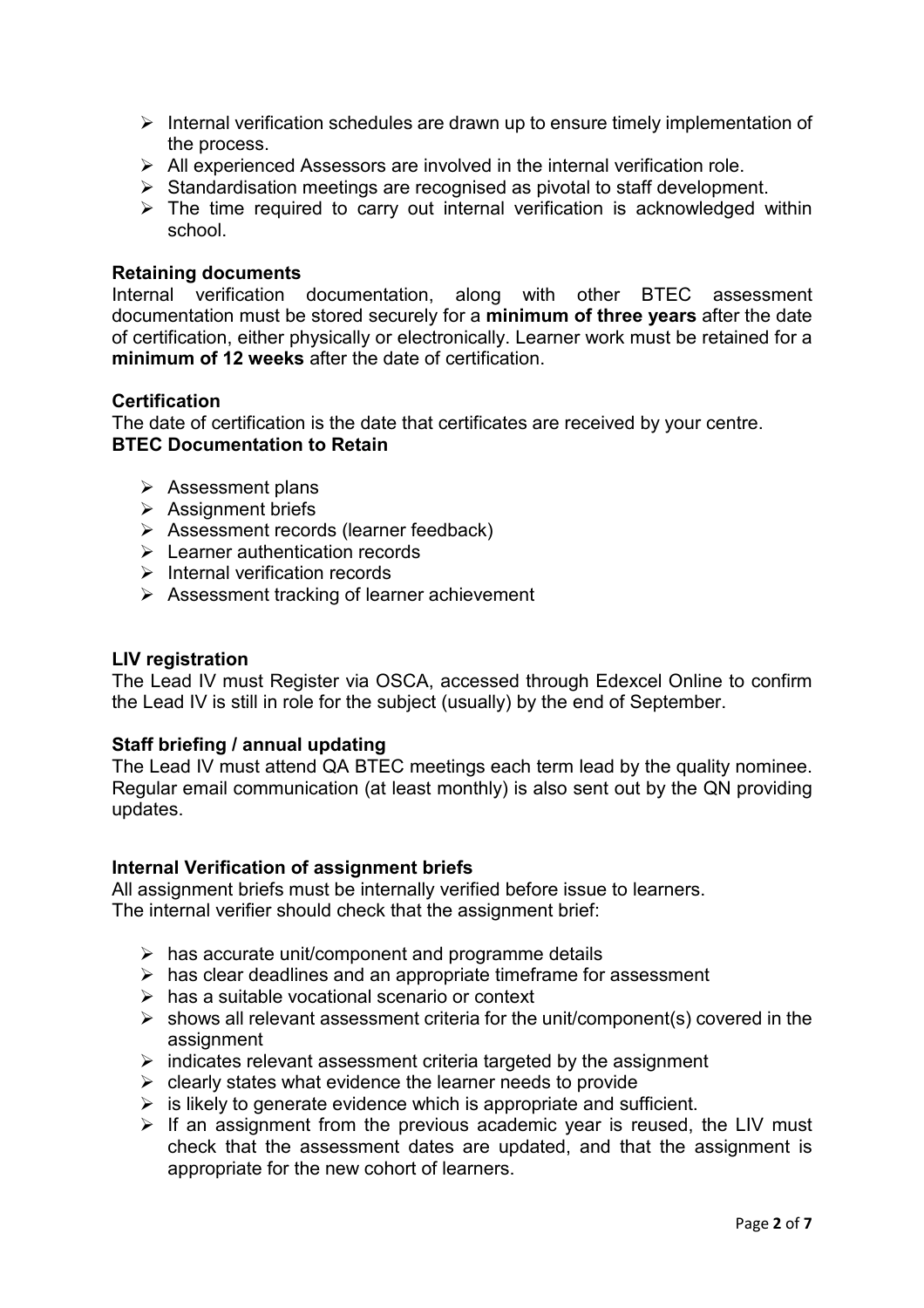$\triangleright$  Assignments must be reviewed annually, prior to use, to ensure they remain fit for purpose and to make any improvements based on the experience of delivering and assessing them. This includes the completion of an internal verification record on an annual basis. Instances of plagiarism and malpractice can be reduced when the assessment format is changed annually.

### **Giving feedback to the assessor**

Internal Verifiers should use the general comments section on the form to provide advice and guidance to the Assessor **if appropriate**. Any actions identified must be detailed by the Internal Verifier in the actions required section. Internal Verifiers should make any actions clear, using SMART principles. Is SMART principles something specific? Does it need adding on?

If an action is identified by the Internal Verifier, the Assessor must complete this and return it to the Internal Verifier for sign off prior to an Assignment being issued to learners.

# **Timing**

Assignment briefs must be internally verified, with any issues addressed, before being distributed to learners.

#### **Assignments from other sources**

There may be occasions where assignments may be used which have come either from published material or from other centres. These assignments still need to be internally verified to ensure that they match the specification that learners are being registered on, that the assignments are appropriate for learners and that teachers have the resources to deliver them.

#### **Internal verification – sample of work**

During the course of the programme, sampling from assessors must cover the following as a minimum:

- $\triangleright$  Every assessor
- $\triangleright$  Every unit / component
- $\triangleright$  Work from every component

There is no prescribed sample size but a well-constructed sample should consider the following and use a risk-based approach:

- $\triangleright$  the full range of assessment decisions made: pass, merit, distinction criteria, and not yet achieved, should all be included in the sample if possible
- $\triangleright$  the experience of the Assessor: new or inexperienced Assessors should have more work internally verified than an experienced Assessor
- $\triangleright$  new BTEC programmes: when a unit/component or programme is first introduced, the sample should be increased
- $\triangleright$  the size of the group of learners
- $\triangleright$  known issues with internal verification or standards verification identified previously.

# **Standardisation**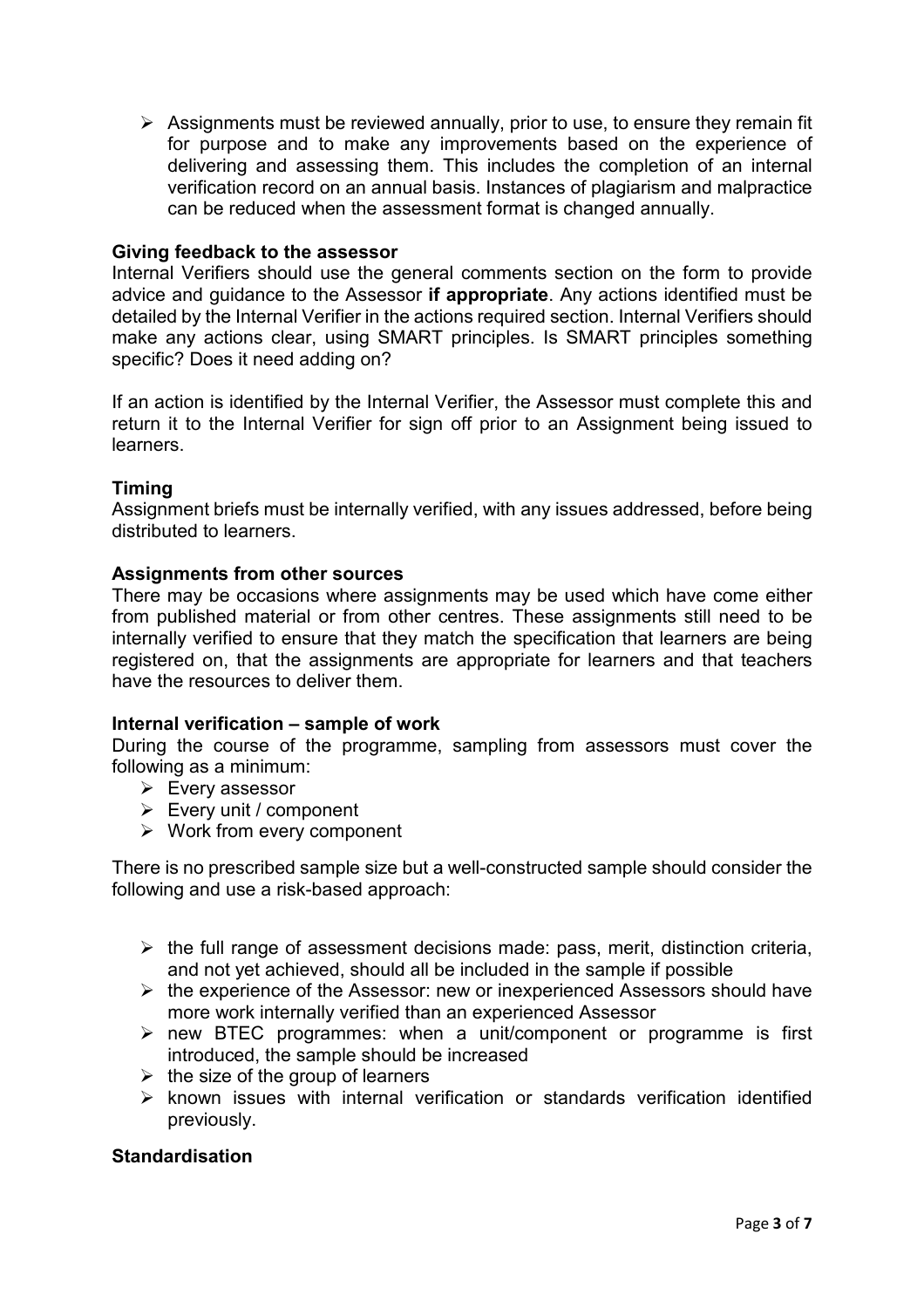When a programme is delivered and assessed by more than one person, standardisation should be carried out before any formal assessment and internal verification has taken place. The aim of the standardisation process is to agree the standard of learner work by discussing and mutually assessing a sample of learner work as a team to reach consensus. This should be done with reference to the assessment criteria and assessment guidance provided by Pearson in the qualification specification.

Once agreement has been reached, the Assessors can then individually assess the work of their learners, after which internal verification will take place.

Standardisation can also be used as a staff development tool and should be repeated at different points in the year as a refresher, as well as at the start of the academic year, prior to assessment taking place.

# **OSCA accreditation / standardisation activities**

Each LIV must access the annual standardisation training materials for each qualification suite delivered via OSCA and work through these with their centre team, keeping a record of this activity. They must confirm this activity has been completed via OSCA by final deadline of 16<sup>th</sup> October (usual).

# **Risk Factors**

Lead Internal Verifiers must ensure that an appropriate internal verification process is undertaken which is based on risk factors such as:

- $\triangleright$  Standards verification feedback about the assessment decisions made for the unit/ component in previous years.
- $\triangleright$  Assessor experience
- $\triangleright$  Whether the unit/component has been assessed before
- $\triangleright$  Any significant changes to the delivery of the unit / component

Teams may need to reflect on the internal verification sample size once delivery and assessment of the programme has commenced. For example, if a group has been awarded high grades the LIV may choose to increase the number of learners sampled at this grade.

All BTEC programmes must have an internal verification plan at the start of the course/ unit to identify an appropriate sample size.

#### **IV of assessment decisions**

The Internal Verifier reviews the Assessor's judgements against the learning aim, unit/component content, assessment criteria and assessment guidance as published in the qualification specification. This will include checking:

- $\triangleright$  the assessment criteria this represents the national standard and all BTEC learners are measured against it.
- $\triangleright$  the learner work against the assessment criteria and judge whether it has been assessed accurately.
- $\triangleright$  coverage of the unit/component content in conjunction with the assessment guidance to see if the Assessor has taken this into account. It is not a requirement of the specification that all of the content is assessed. However, the indicative content will need to be covered in a programme of learning in order for learners to be able to meet the standard determined in the assessment and grading criteria.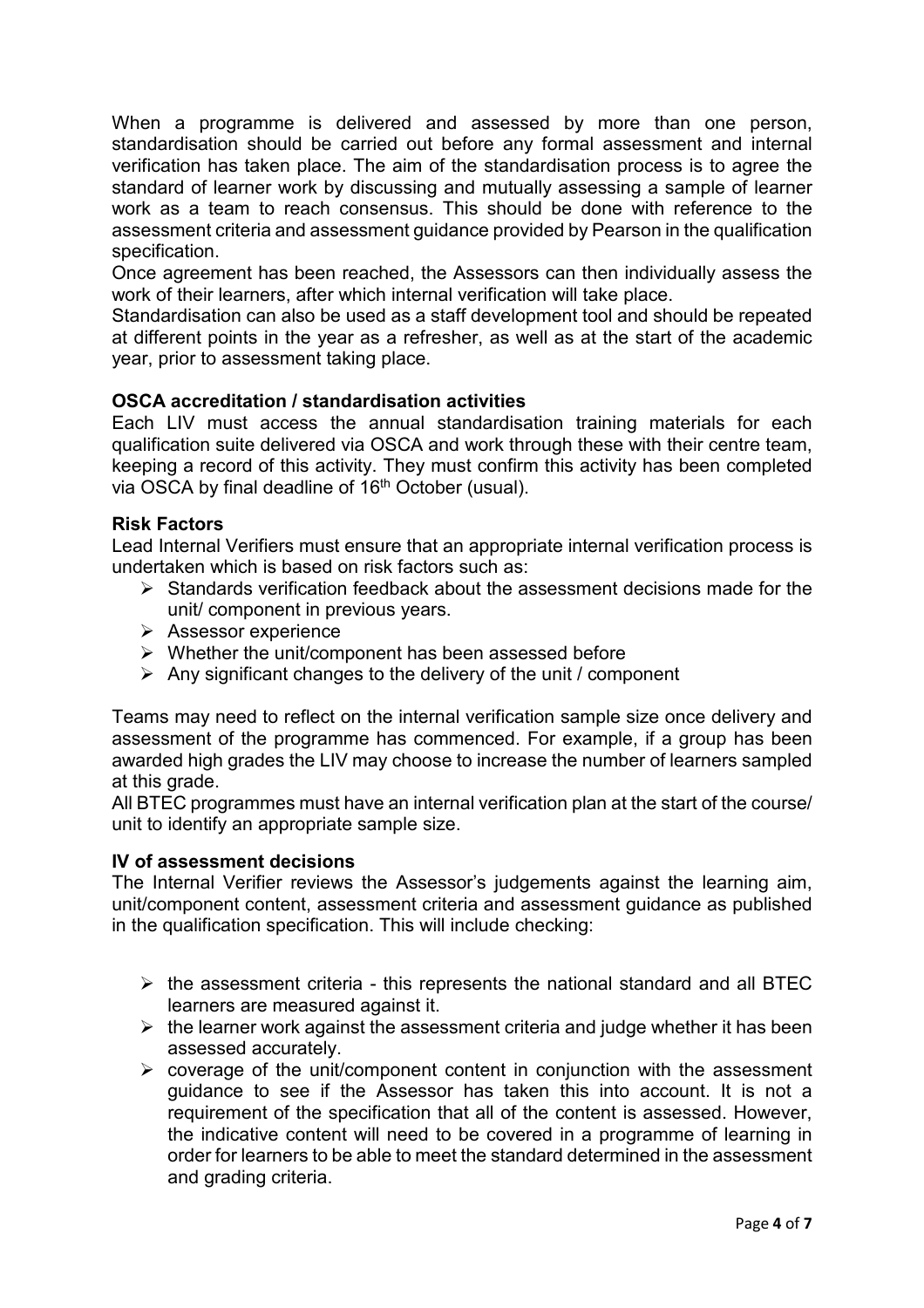$\triangleright$  the feedback from Assessor to learner is accurate and linked to the assessment criteria and that the level of feedback provided to the learner is appropriate.

### **Remember**

Feedback should show which criteria have been achieved and which have not, giving clear reasons

Feedback should not give specific instruction on how to improve the work for a higher grade

Where learners have achieved the higher-grade criteria, it is not necessary to give full feedback on the lower criteria achieved by default. e.g. if D3 is achieved there does not need to be detailed feedback on the M3 and P3 criteria that flow into this.

Following internal verification, if there are any assessment concerns, timely feedback should be provided to the Assessor with any required actions applied to the whole cohort and not just the learners in the internal verification sample.

#### **Timing**

For internal verification of assessment decisions to take place, learner work must have been formally assessed. Internal verification must take place shortly after the assessment decisions have been made and before learners receive confirmation of their achievement and feedback. If any inaccuracies are identified by the Internal Verifier, these must be corrected by the Assessor before achievement and feedback is issued to learners.

#### **Internally verifying resubmissions**

If a request for a resubmission is made and providing there have been no issues with the Assessor's decisions at the first submission stage, then the resubmission does not need to be internally verified if the learner's grade has not improved. The Lead Internal Verifier should however check the decisions if the learner's grade has shown improvement to safeguard against any potential malpractice issues.

Similarly, if the first submissions from learners show only pass criteria achievement and higher-grade criteria are awarded for the resubmission work then a sample of the resubmissions must be internally verified to ensure that the award of the higher-grade criteria is accurate as this would not have been seen in the internal verification of the first submissions.

#### **Maintenance of IV records**

Internal verification documentation, along with the other BTEC assessment documentation should be stored securely for a **minimum of three years** after the date of certification, either physically or electronically. Learner work must be retained for a **minimum of 12 weeks** after the date of certification.

#### **Certification**

The date of certification is the date that certificates are actually received in centres.

#### **BTEC Documentation to retain**

Assessment plans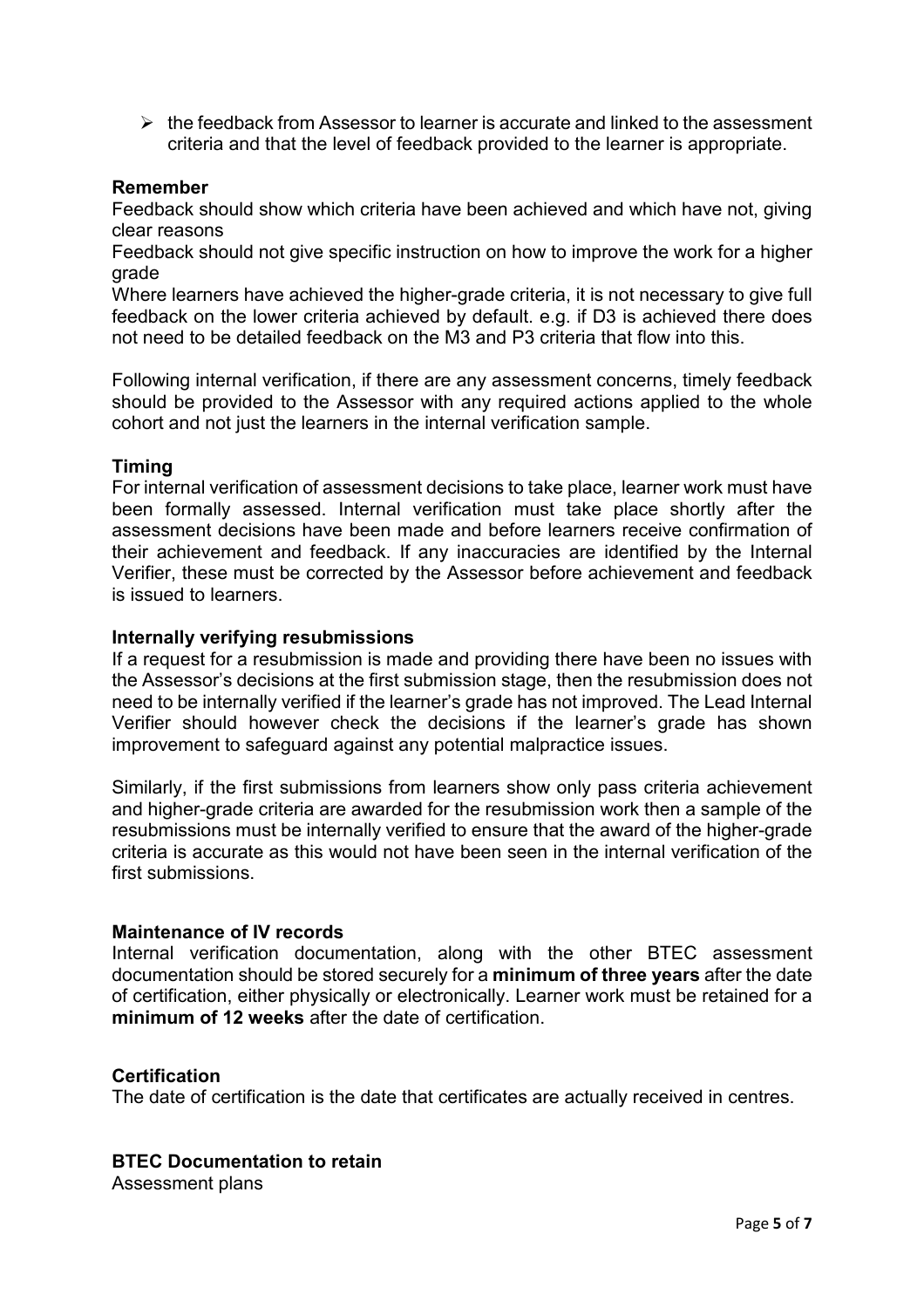Assignment briefs Assessment records (learner feedback) Learner authentication records Internal verification records Assessment tracking of learner achievement

# **Standards verification**

Our centre will either receive support from:

- a visiting BTEC Lead Standards Verifier (200 + BTEC learners registered)
- a remote BTEC Lead Standards Verifier (110 to 199 BTEC learners registered)
- a Pearson QA Advisor (99 or less BTEC learners registered)

BTEC Lead Standards Verifiers and Pearson QA Advisors will have access to the following information for our centre:

- **▶ BTEC Annual Centre Declaration**
- $\triangleright$  BTEC programmes being delivered and the volume of learner registrations
- Historical Standards Verification and Quality Management Review reports
- $\triangleright$  Risk ratings assigned to BTEC programmes
- $\triangleright$  Live standards verification schedule once allocated

# **BTEC Roles**

# **Programme Leader**

A programme leader or programme manager has overall responsibility for the effective delivery and assessment of BTEC qualifications. For Entry to Level 3 qualifications, the programme leader may also act as the Lead Internal Verifier if appropriate.

# **Lead Internal Verifier**

The Lead Internal Verifier (LIV) acts as a single point of accountability for the quality assurance across a Principal Subject Area. This means that they're responsible for managing the assessment of units and qualifications as well as signing off assessment and internal verification decisions.

For BTEC programmes at Entry to Level 3, LIVs need to register through the online standardisation system, OSCA, each year.

# **Internal Verifiers**

Internal Verifiers are responsible for ensuring that assessment decisions are consistent across the programme by checking that assignments are fit for purpose, standardising assessors and sampling assessment decisions. Anyone involved in the delivery and assessment of the programme can be an Internal Verifier, but you can't internally verify your own assessment.

# **Assessors**